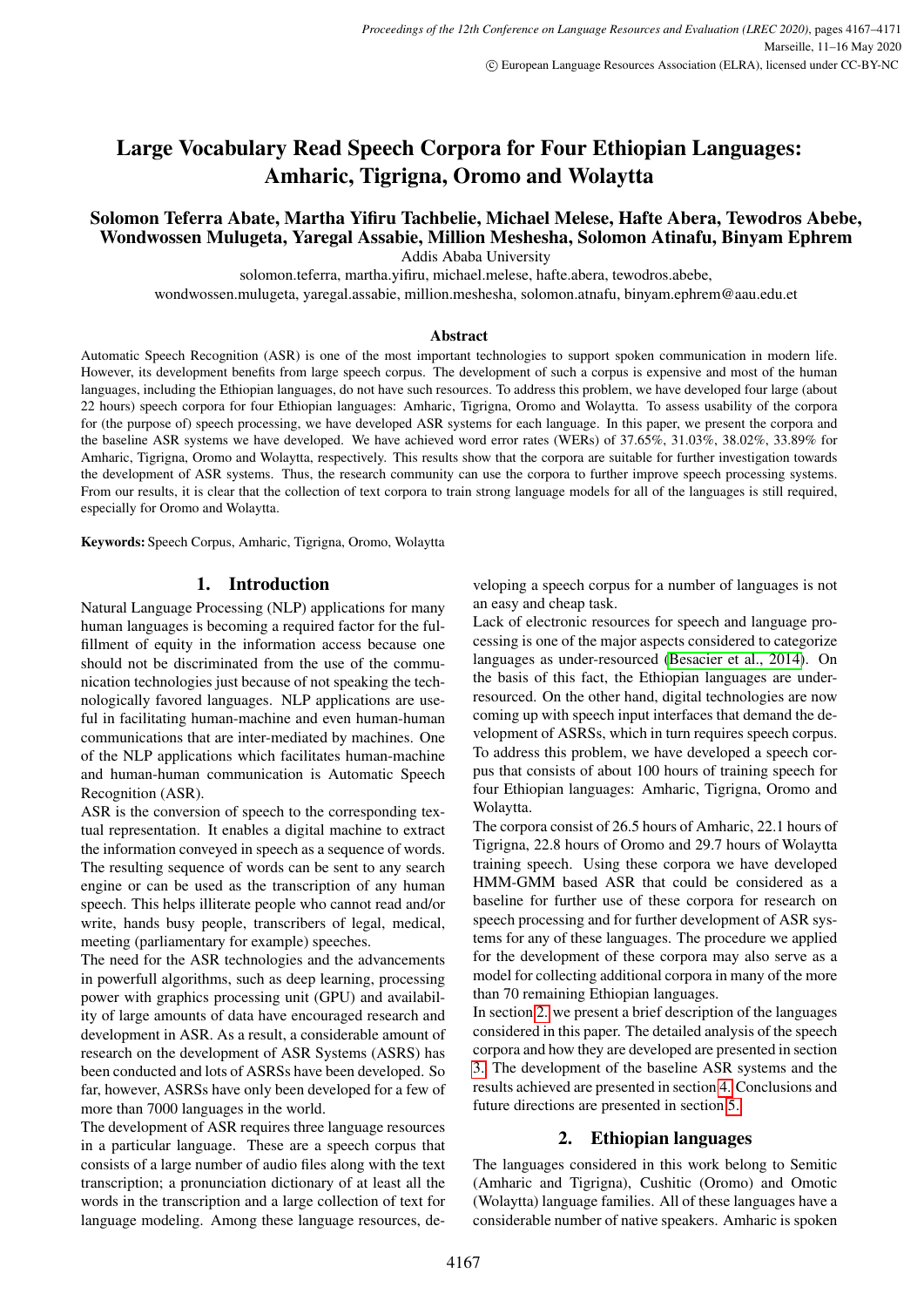by more than 27 million people while Tigrigna is spoken by 9 million people. Oromo and Wolaytta are spoken by more than 34 million and 2 million speakers, respectively (Simons and Fennig, 2017). These languages have different functions in Ethiopia. Amharic, for instance, is the working language of the Federal Government. It also serves as regional working language of some other regional states. Tigrigna and Oromo are working languages in Tigray and Oromiya regional states, respectively. Some of the governmental websites are available in Amharic, Tigrigna and Oromo. Apart from this, they serve as medium of instructions in primary and secondary schools. These languages are available in electronic media like news, blogs and social media. Currently, Google offers a searching capability using Amharic, Tigrigna and Oromo. Furthermore, Google also included Amharic in its translation services recently.

#### 2.1. Phonology

Even if these four languages belong to three different language families, they share a lot of phonetic properties. They share about 70% of their phone sets, including the ejectives  $t'$  k" p" ts" tf" that are not used in most of the languages in the other parts of the world. Long consonants, geminated consonants, are clearly pronounced and bring semantic difference in these languages. Since analysis of their phonetic relations is not the scope of this paper, we describe only the most prevalent relations between two language pairs.

The Amharic phone set is a subset of the Tigrigna phone set. Amharic has a total of 35 phones (28 consonants and 7 vowels) while Tigrigna has 39 phones (32 consonants and 7 vowels). Tigrigna has four sounds that are not found in Amharic:  $\mathbf{S}$ ,  $\mathbf{h}$ , x and  $\dot{\mathbf{x}}$ . Both languages have seven vowels: @, u, i, a, e, 1, o.

Although they belong to different language families, Oromo and Wolaytta have more phonetic commonalities with each other than commonalities they have with the above mentioned Semitic languages. The major one is their use of long and short variants of the same five vowels. So each of these languages has ten vowels. The other common phonetic feature of these languages is the use of tones which makes both of them tonal languages. Having their own inventory of consonants, Oromo (28) and Wolaytta (27) they share a number of consonants. Of course, there are consonants which are not shared between these languages. The consonants ñ and x are used in Oromo but not in Wolaytta while the consonant  $\overline{z}$  is not used in Oromo but in Wolaytta.

## 2.2. Morphology

All the four languages can be considered as morphologically complex. Morphologically, we can categorize them into two. Reflecting their Semitic language morphology, Amharic [\(Leslau, 2000\)](#page-4-1) and Tigrigna [\(Tesfay, 2002\)](#page-4-2), make use of the root and pattern system. In these languages, a root (which is called a radical) is a set of consonants which bears the basic meaning of the lexical item whereas a pattern is composed of a set of vowel patterns inserted between the consonants of the root. These vowel patterns together with affixes, results in derived words. Such a derivational process makes these language to be morphologically complex. In addition to the morphological information, some

syntactic information are also expressed at word level. Unlike the Semitic languages which allow prefixing, Oromo and Wolaytta are suffixing languages. In addition, words can be generated from stems recursively by adding suffixes only. The morphology of Oromo and Wolaytta is, however, relatively simpler than Amharic and Tigrigna. This has been reflected in the smaller out of vocabulary (OOV) rate and the growth of their vocabulary size as pre-sented in [\(Abate et al., 2018\)](#page-4-3).

In all the four languages, nominals are inflected for number, gender, definiteness and case whereas verbs are inflected for person, number, gender, tense, aspect, and mood [\(Griefenow-Mewis, 2001\)](#page-4-4).

## <span id="page-1-1"></span>2.3. Writing System

The writing systems of these languages are Ethiopic and Latin. Amharic and Tigrigna are written in Ethiopic while Oromo and Wolaytta are written in Latin. The Ethiopic is a syllabic script where each character represents a consonant and a vowel. This writing system does not distinguish the short and long form of a consonant and the presence and absence of the epentetic vowel and the glottal stop consonant is not marked in the writing.

Oromo and Wolaytta writing system uses Latin. In both languages, the current writers differentiate the geminated and the non-geminated consonants. Similarly, long and short vowels are indicated in their writing system. So the text has a clear and consistent grapheme-to-phoneme (G2P) relations in both these languages.

## 3. Development of Speech Corpus

<span id="page-1-0"></span>To develop any ASR systems one requires all the three language resources, indicated in section [1.,](#page-0-1) in a language. However, only two (Amharic and Tigrigna) of the more than 80 Ethiopian languages have spoken language resource.

## 3.1. Development of Speech Corpus for Ethiopian Languages

Although different attempts towards the development of ASR for the Ethiopian languages have been made by student researchers as part of their academic requirements, most of their works depend on small sets of speech data. The only works known for the development of standard speech corpora for Ethiopian languages are the development of the medium-sized read speech corpus [\(Abate et al.,](#page-4-5) [2005\)](#page-4-5) and [\(Pellegrini and Lamel, 2009\)](#page-4-6) for Amharic and the development of a similar speech corpus for Tigrigna [\(Abera and Hailemariam, 2018\)](#page-4-7).

To the best of our knowledge, there are no standard speech corpora for all of the Ethiopian languages except the above mentioned two languages. In this work, we have, therefore, developed speech corpora for four Ethiopian languages: Amharic, Tigrigna, Oromo and Wolaytta.

#### 3.1.1. Text Collection and Pre-processing

Following the steps of read speech corpus development, we have first collected and pre-processed a large text corpus from the web and different previously developed text sources for each of these languages. The texts in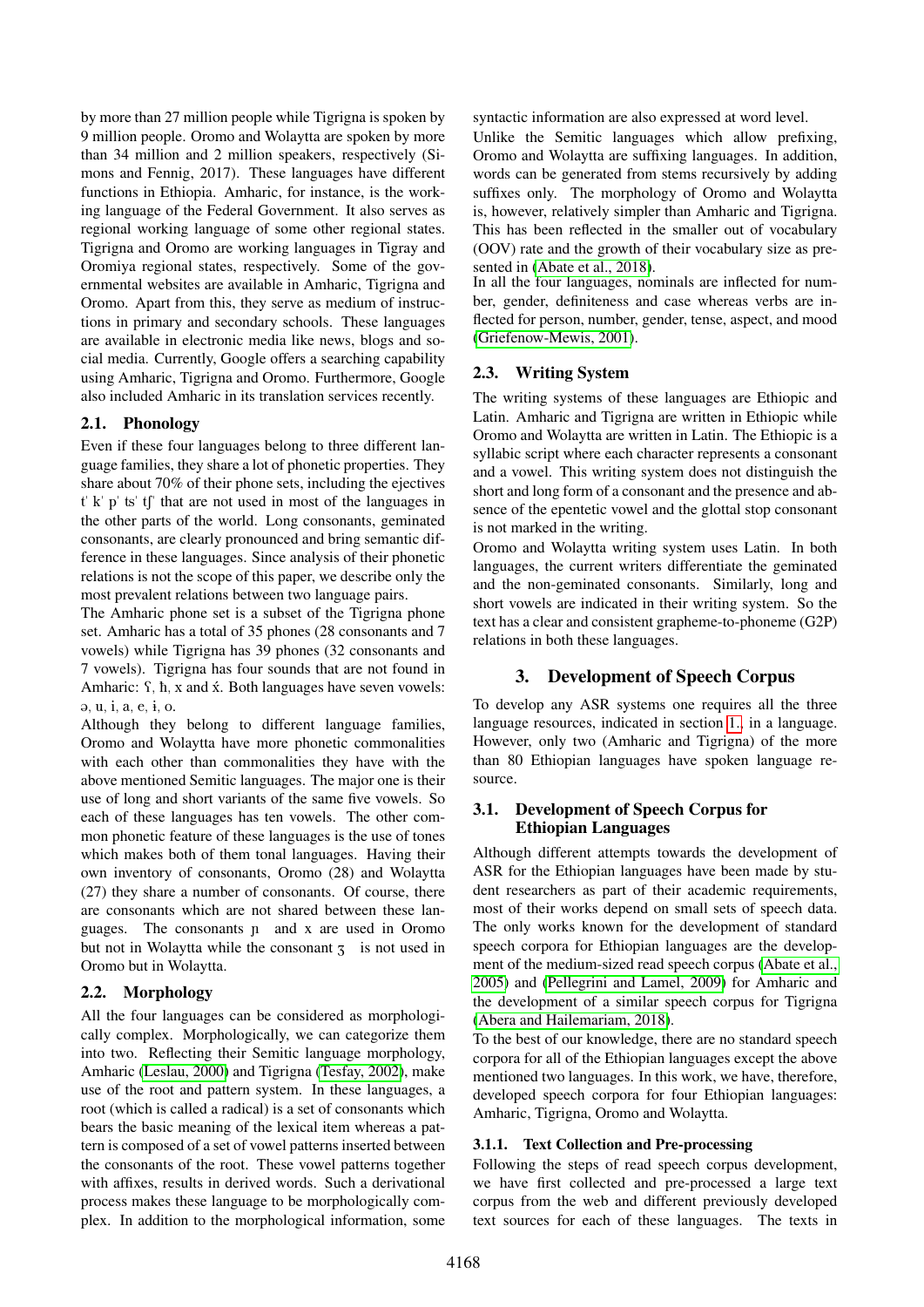Amharic and Tigrigna are mainly from broadcast news domain while the texts in Oromo and Wolaytta are from different domains, including spiritual (Bible) domain. We have then, applied different automatic methods for text preprocessing. As part of the pre-processing, unnecessary links, numbers, symbols and foreign texts have been removed and the following tasks have been performed: character normalization and sentence tokenization.

We have then selected the text transcription using two methods. For Amharic and Tigrigna we have used the algorithm developed by [\(Abera et al., 2016\)](#page-4-8) that uses characters as units to analyse the phonetic balance and richness of the database. The algorithm is based on the syllabic writing system of Tigrigna and could be used for Amharic that uses the same writing system. Since Oromo and Wolaytta use Latin script, we could not apply the algorithm that is used for Amharic and Tigrigna to analyse phonetic balance and richness of training transcriptions. We have, therefore, considered sentences that are shorter than 20 words to minimize reading difficulties.

Aiming at having at least 100 clean audio files from each speaker, we have assigned 130 utterances for each of the 100 Amharic, Tigrigna and Oromo speakers. Considering the difficulty to get 100 speakers and the probability that a reader may not read all the assigned utterances, we have increased the number of sentences to be read by a speaker for Wolaytta to 150. Distinct set of prompts for each speaker in each language have been randomly selected from the prepared text databases.

#### 3.1.2. Speech Recording

For recording the speech, we have used 6 mobile phones of TECNO K7 on which an Android based speech recording software [\(Gauthier et al., 2016\)](#page-4-9) has been installed. The software is set up to capture wave from only one channel with a sampling rate of 16kHz and the encoding of 16bit pulse-code modulation (PCM). Using this setup, we have applied a semi-supervised recording approach. The speakers were given a short description of the recording system and allowed to choose a place and time of their convenience to conduct the recording. The recording software displays the text for them one sentence at a time and as they finish reading the recorded audio file is saved. The recording has been done at Addis Ababa University for Amharic, Tigrigna and Oromo while the Wolaytta speech is recorded at Wolaytta Sodo University.

The readers were selected from university students at the department of Tigrigna and Oromo of the Addis Ababa University while the readers of the Amharic speech are students of mainly the school of Information Science of the same university. Consequently, university students are dominant who are younger than 40 years old. The Wolaytta readers are selected from Wolaytta Sodo University based on availability of native speakers of the language, irrespective of their age and educational level (if they can read). In selecting the readers native speakers are considered.

The recording process took place for about 4 months for Oromo and Tigrigna and more than 6 months for Amharic and Wolaytta to complete the whole recording. After the recording process has come to an end we have processed the text and speech data in a way it can be used in the Kaldi ASR development format. As part of this post-processing a lot of audio files have been filtered out. Some of them were empty files, others consist of only a few part of the sentence, still others consist of repetitions of words or phrases and did not pass the alignment step of acoustic model (AM) training. In this paper we are presenting the remaining speech corpora which have been checked for their usefulness by developing a baseline ASR system for each of them.

#### 3.1.3. Details of the Speech Corpora

A close investigation of the corpora that are considered to be usable shows that 98 Amharic, Tigrigna and Oromo speakers and 85 Wolaytta speakers have been recorded. But not all of these speakers have read all the 130 (for Amharic, Tigrigna and Oromo) and 150 (for Wolaytta) utterances. So we show the distribution of the number of audio data per speaker for each language in Table [1.](#page-2-1)

| No. of Utt  | Amharic | Tigrigna | Oromo | Wolaytta |
|-------------|---------|----------|-------|----------|
| 80-99       |         |          |       |          |
| 100-120     |         |          |       |          |
| $121 - 125$ |         |          |       |          |
| 126-130     |         |          | 55    |          |
| 131-140     |         |          |       |          |
| $141 - 145$ |         |          |       |          |
| 146-150     |         |          |       |          |
| Total       |         |          |       |          |

<span id="page-2-1"></span>Table 1: Number of Utterances per speaker

The age and gender distributions of all the speakers is shown in Tables [2](#page-2-2) and [3.](#page-2-3)

| Age range | Amharic | <b>Tigrigna</b> | Oromo | Wolaytta |
|-----------|---------|-----------------|-------|----------|
| 15-19     |         |                 |       |          |
| 20-29     |         |                 |       |          |
| $30-39$   |         |                 |       |          |
| Above 40  |         |                 |       |          |
| Unkown    |         |                 |       |          |
| Total     |         |                 |       |          |

<span id="page-2-2"></span>Table 2: Age Distribution of the speakers

| Rs Gender | Amharic | l'igrigna | Oromo | Wolaytta |
|-----------|---------|-----------|-------|----------|
| Male      |         |           |       |          |
| Female    |         |           |       |          |
| 'I'otal   |         |           |       |          |

<span id="page-2-3"></span>Table 3: Gender Distribution of the speakers

## <span id="page-2-0"></span>4. Development of Baseline ASRSs for Ethiopian Languages

The usefulness of the described corpora for building speech processing components was investigated by developing ASR systems for each of the four languages. A brief description of the procedure we followed is presented in subsection [4.1.](#page-2-4) We consider our results as baselines for further use of the corpora in the development of ASR systems for these languages.

#### <span id="page-2-4"></span>4.1. Lexical, Language and Acoustic Models

The list of words for the development of the training vocabularies have been extracted from the transcription of the training speech by word tokenization. There are 12,328,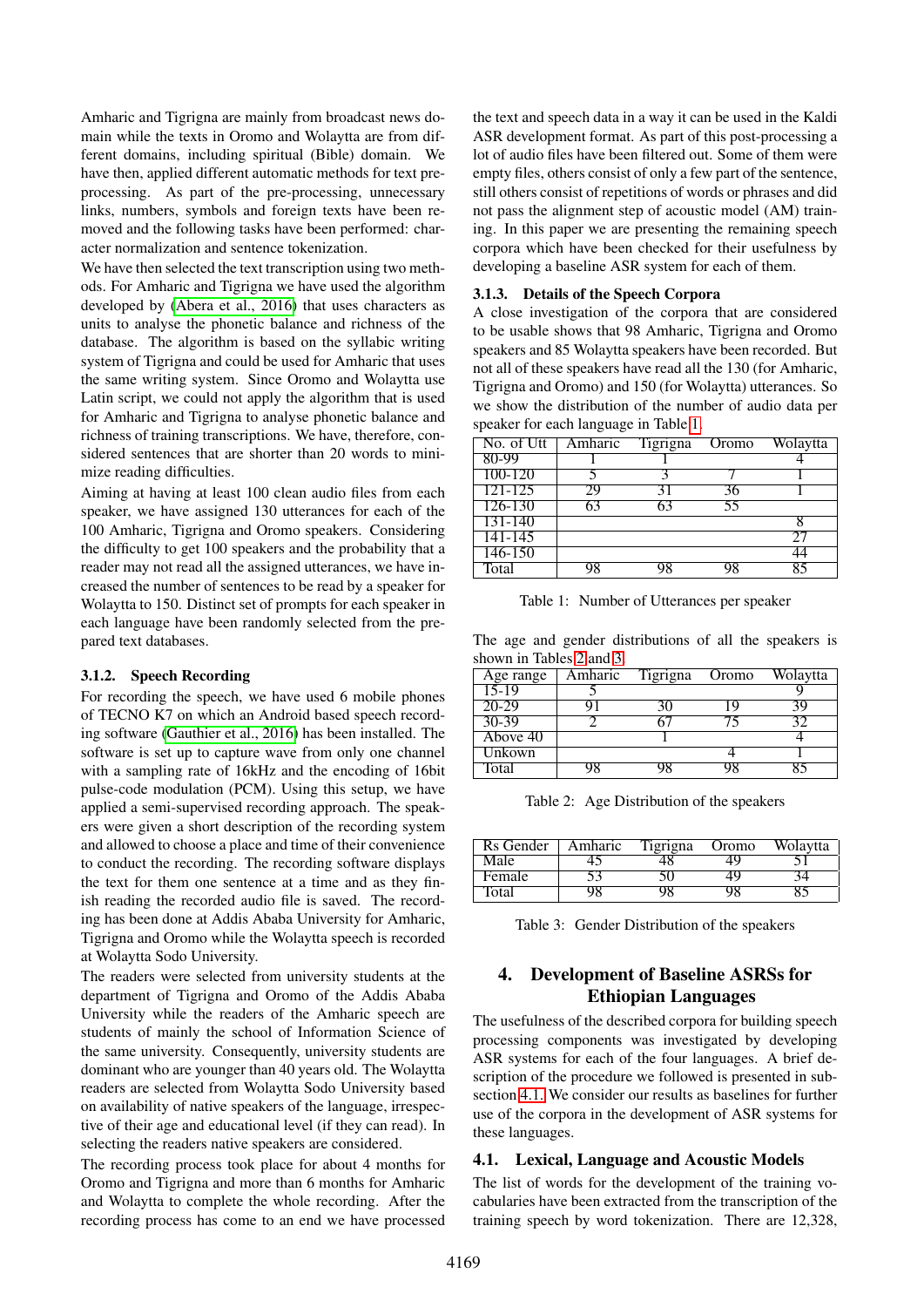11,305, 11,297, and 10,939 sentences in the training transcription of Amharic, Tigrigna, Oromo and Wolaytta, respectively. The size of the vocabularies for each language is given in Table [4.](#page-3-1) For all the languages we have used the respective training vocabulary both for training and decoding purpose.

Using the syllabic nature of Amharic and Tigrigna writing system, we have generated the pronunciation dictionaries automatically. As indicated in section [2.3.,](#page-1-1) Oromo and Wolaytta exclusively differentiate consonant and vowel variants in their writing system which is used for our Automatic G2P conversion.

For the development of the language models (LMs), we have used the text developed by [\(Tachbelie and Abate,](#page-4-10) [2015\)](#page-4-10) for Amharic, and raw texts collected and preprocessed for Tigrigna and Oromo. For Wolaytta, we could not collect more text than the training speech transcription and therefore, the training transcription is used for language modeling.

For each of the languages, we have developed trigram LMs using the SRILM toolkit [\(Stolcke, 2002\)](#page-4-11). The open vocabulary LMs are smoothed with unmodified Kneser-Ney smoothing techniques [\(Chen and Goodman, 1996\)](#page-4-12). The LM probabilities are computed only for the list of words in the transcription of the training speech (training vocabulary) using the LM training text that are different in size. The size of the training text, the OOV rate and the perplexity of the LMs with respect to the test sets are given in Table [4.](#page-3-1)

| Languages | _M text  | Vocab        | PPI.            |
|-----------|----------|--------------|-----------------|
|           | in token | in thousands |                 |
| Amharic   |          |              | 39.63           |
| Figrigna  |          |              | $107.3^{\circ}$ |
| Oromo     |          |              | 266 T           |
| Wolaytta  |          |              |                 |

<span id="page-3-1"></span>Table 4: *Language Model Statistics*

For ASR evaluation purpose, we have held out speech data of four speakers for development and four speakers for evaluation sets for each language, except Amharic. Each of the test sets consist of two male and two female speakers that are randomly selected from the total speakers. The remaining speech of 90 speakers for Tigrigna and Oromo and 78 speakers for Wolaytta is used for training the AMs. For Amharic, we have used the test sets of the Amharic read speech corpus [\(Abate et al., 2005\)](#page-4-5) that consists of 10 speakers for development and evaluation test sets each. Thus, all the Amharic speech read by 98 speakers has been used for the training of the AMs.

All the AMs were built in the same way using Kaldi ASR toolkit [\(Povey et al., 2011\)](#page-4-13), one of the most widely used open source speech recognition toolkits. We have built context dependent HMM-GMM based AM for each language using 39 dimensional mel-frequency cepstral coeffcinents (MFCCs). The AM uses a fully-continuous 3 state left-to-right HMM. Then we did Linear Discriminant Analysis (LDA) and Maximum Likelihood Linear Transform (MLLT) feature transformation for each of the models. Then Speaker Adaptive Training (SAT) has been done using an offline transform, feature space Maximum Likelihood Linear Regression (fMLLR). The performance of the systems with respect to the evaluation test sets is given in Table [5.](#page-3-2)

| Languages   Amharic Tigrigna Oromo Wolaytta |       |       |       |       |
|---------------------------------------------|-------|-------|-------|-------|
| WER in $\%$                                 | 37.65 | 31.03 | 38.02 | 33.89 |

<span id="page-3-2"></span>Table 5: Performance of the Baseline ASRs

As we can observe from Tables [4](#page-3-1) and [5,](#page-3-2) the morphological nature of the languages have a significant impact on the performance of the respective ASR systems. Although the Amharic LM benefited from the clean and in domain text used for training as reflected in the lowest perplexity it achieved, the higher OOV rate of the decoding vocabulary resulted in a high WER. The Tigrigna LM has higher perplexity than that of the Amharic LM resulting from the LM training text collected from different domains including Bible text. However, the decoding vocabulary has lower OOV rate than that of Amharic. That resulted in a better performance of the ASR system. Although we used a poor quality LM training text for Oromo and Wolaytta (domain mixed for Oromo and very small for Wolaytta) which is also reflected in the high perplexities of the LMs, the ASR systems benefited from the lower OOV rate which in turn reflects the lower morphological complexity of these languages.

## 5. Conclusions and Future Works

<span id="page-3-0"></span>In this paper, we presented the development of four speech corpora for four Ethiopian languages: Amharic, Tigrigna, Oromo and Wolaytta. Each of the corpora consists of speech of more than 22 hours. We also presented the performance of the baseline ASR systems we have developed using the respective corpora. The WERs we achieved showed that the corpora are suitable for further investigation and development of ASR systems for these languages. The data will be shared with the research community to foster further development of speech processing components. We recommend the collection of more text corpora to train better LMs for all of the languages especially for Oromo and Wolaytta that do not have large text collected for language modeling purpose.

Since the corpora are developed by a project financed by the Addis Ababa University, we intend to make them freely available for research purpose via language resource distributors like European Language Resources Association (ELRA) as per the rules and regulation of the Addis Ababa University.

## 6. Acknowledgment

We would like to express our gratitude to the Addis Ababa University for funding the project and all the readers whose speech are included in the corpora. We also appreciate Hafte Abera and Seifedin Shifaw for collecting raw text for Tigrigna and Oromo, respectively. We are also thankful to the Cognitive Systems Lab (CSL) of the University of Bremen where we have completed all the post processing works and the development of the baseline ASR systems. Above all, we are grateful to the constructive comments and a rich experience we have got from Prof. Tanja Schultz.